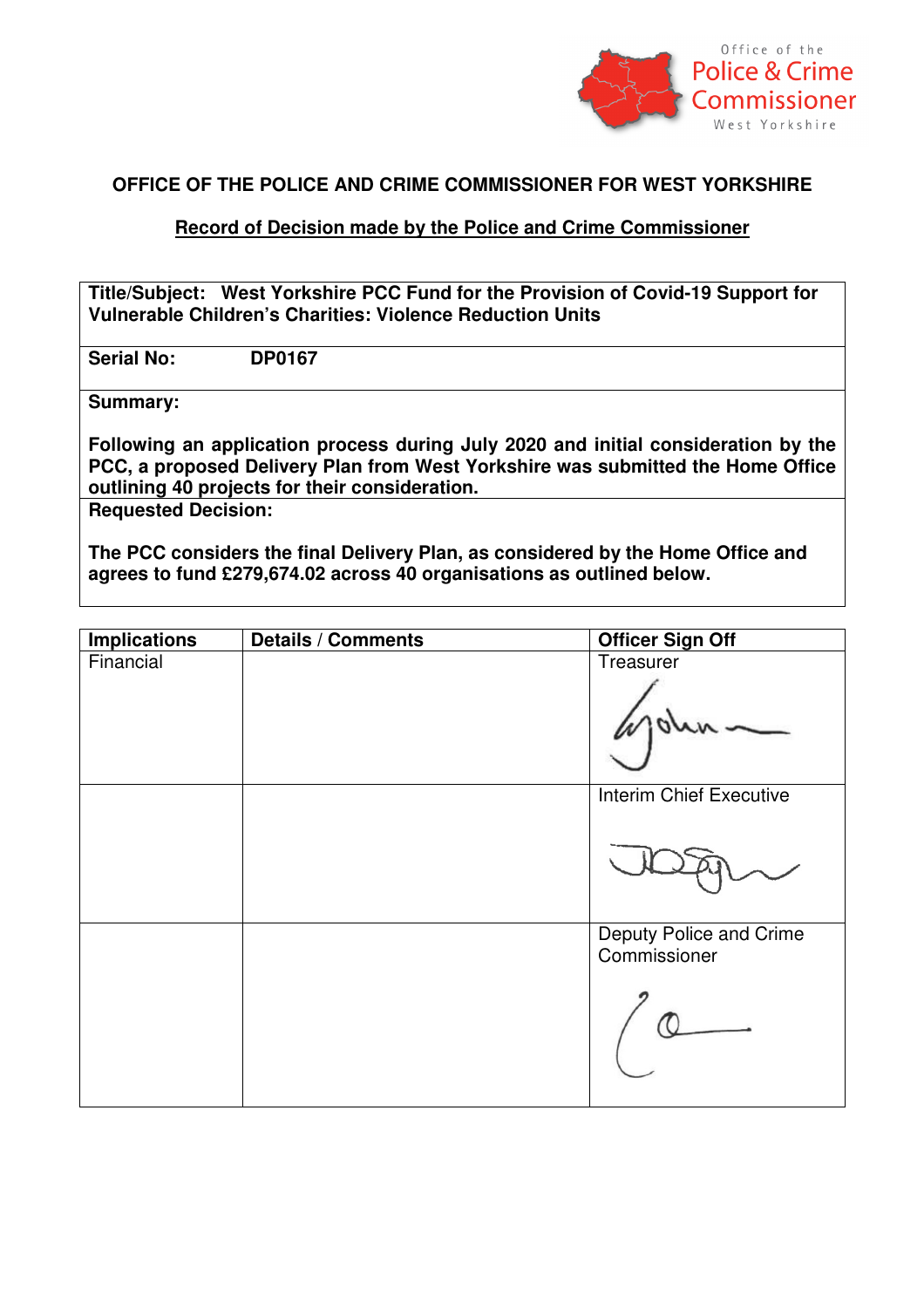## **Police and Crime Commissioner Decision:**

Agreed

**Signature:** 

M-B William

**Title: Police and Crime Commissioner for West Yorkshire Date: 6 August 2020**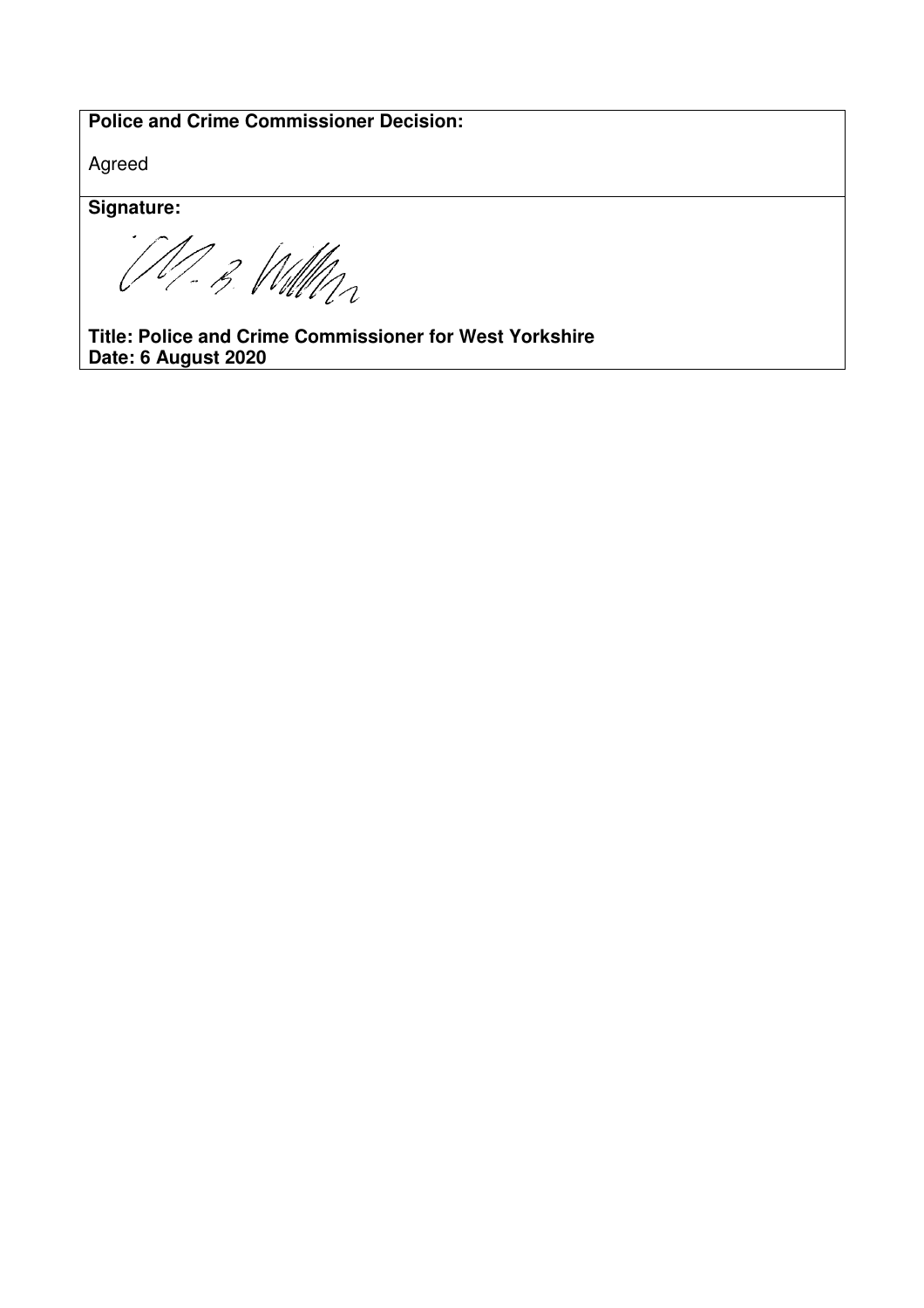| <b>Name of Micro-Charity</b>                                                   | <b>Total proposed</b><br>spend $(f)$ |
|--------------------------------------------------------------------------------|--------------------------------------|
| 16-2-25 advice advocacy action                                                 | 5,250.00                             |
| Life Experience                                                                | 18,000.00                            |
| <b>ECHOCP CIC</b>                                                              | 5,924.00                             |
| <b>Grassroots Enterprise for Social</b><br>Inclusion and Poverty Relief/GESIPR | 5,000.00                             |
| Re-establish                                                                   | 9,083.40                             |
| <b>Yorkshire Mentoring CIC</b>                                                 | 10,990.00                            |
| Keighley District Scout Council - Low<br><b>Wood Scout Centre</b>              | 2,100.00                             |
| The Valley Project                                                             | 5,000.00                             |
| <b>Hollings Youth Association CIC</b>                                          | 2,830.00                             |
| The Drop The Knife Community Interest<br><b>Company Limited</b>                | 5,100.00                             |
| <b>Training Cave Club Itd</b>                                                  | 6,600.00                             |
| Young Master Visual Art School<br>Creative Hub (YMVAS)                         | 5,100.00                             |
| <b>Thinking BIG</b>                                                            | 15,792.00                            |
| <b>GASPED</b>                                                                  | 11,399.36                            |
| Millan Centre, Women and Girls Centre                                          | 4,320.00                             |
| Mary Magdalene CiC                                                             | 6,500.00                             |
| <b>Flourishing Families Leeds</b>                                              | 2,360.00                             |
| <b>Kyffin Place Community Centre</b>                                           | 3,452.00                             |
| Team Dynamos (UK)                                                              | 1,835.00                             |
| <b>Kidz Aware</b>                                                              | 5,000.00                             |
| <b>Global Diversity Positive Action</b>                                        | 5,000.00                             |
| <b>Enabling Youth And Motorcross CIC</b>                                       | 5,499.00                             |
| Bangladeshi Youth Organisation (BYO)                                           | 4,516.00                             |
| Penguin Acting & Theatre Productions<br>C.I.C.                                 | 13.998.27                            |